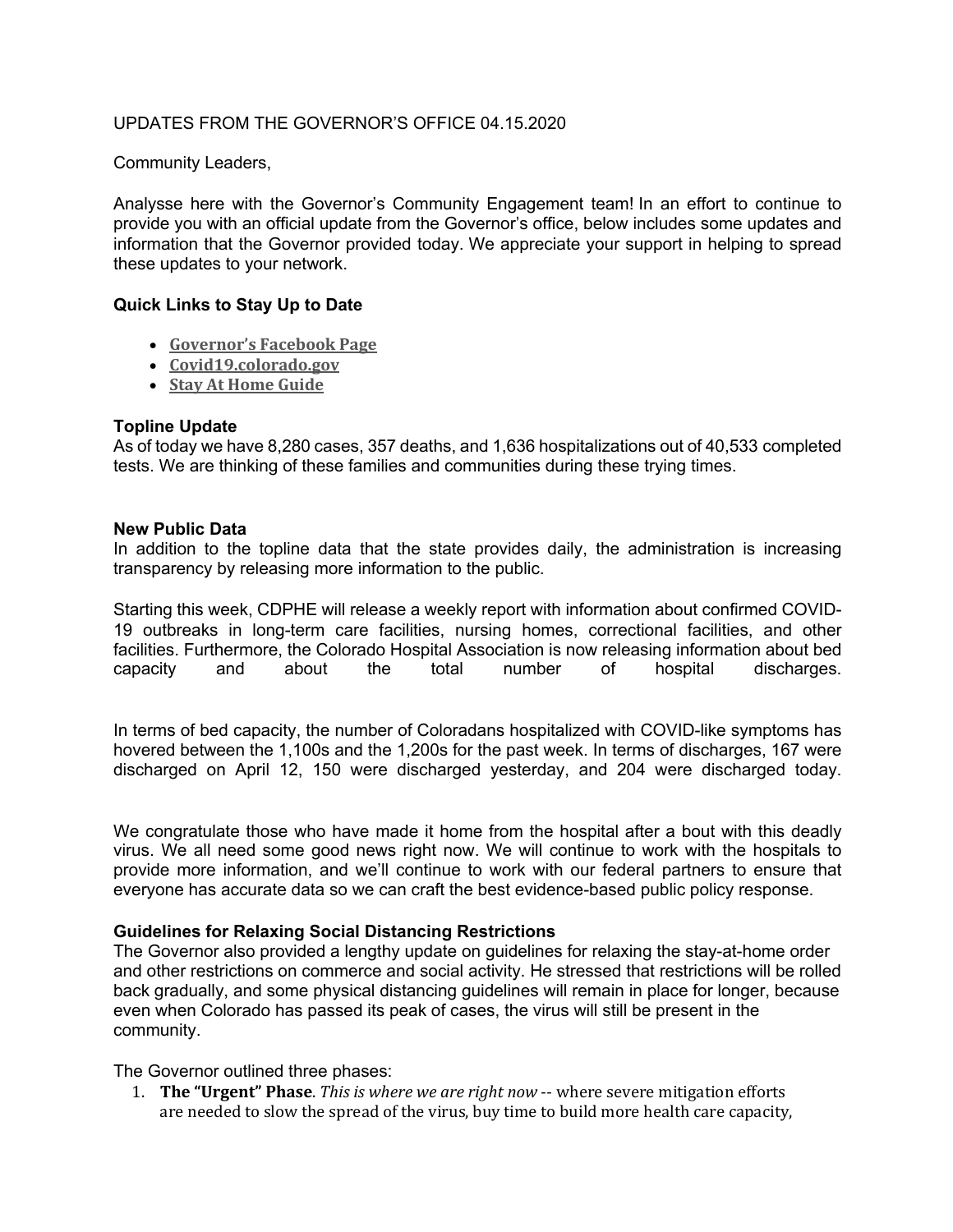and buy time to obtain more testing equipment. Our ability to do these things will determine how long this phase lasts, which is why it is critical that Coloradans continue to stay home unless absolutely necessary.

- 2. **The "Stabilization" Phase** -- where we can begin to gradually relax restrictions as the distancing measures we have put in place bring down the rate of infections, hospitalizations, and deaths. The success of this depends on obtaining additional testing supplies and standing up a mass testing and monitoring system.
- 3. **The "Recovery" Phase** -- where things are essentially "back to normal" and COVID-19 outbreaks are sparse and handled by local health departments and CDPHE, like the norovirus outbreak in Mesa County last November, or the Mumps outbreak in Summit County last month. Getting to this phase will require a vaccine, some kind of anti-viral therapy that severely reduces the mortality rate, or the worst-case scenario: herd immunity that will only be achieved when a significant percentage of the population is infected with and recovers from the virus.

The Governor also outlined a number of key factors that will help to determine which restrictions can be relaxed, when they can be relaxed, and to what degree they can be relaxed:

- Suppression of the virus
- Ability to conduct testing and containment
- Ability to prevent infections for those who are most at risk
- Ability of health care system to handle increased demand
- Sustainability of social distancing policies, including their impact on the economy and society

Governor Polis also said that monitoring, evaluation, and modification of policies is crucial to ensure that public health is being protected.

To view the Governor's presentation to the press today that outlines this information, click **here**.

# **Highlighting State Workers**

Finally, Governor Polis highlighted the work of state employees who are performing essential functions and providing a high level of service in incredibly difficult circumstances and in some cases putting their own health and safety on the line to ensure that everyday Coloradans get the help and services they need. They, along with all of the workers who are helping our economy and our society get through these tough times, deserve our gratitude.

We greatly appreciate your helping to share information during this crisis. We will continue to send these regular updates. As always, please feel free to reach out to me with any questions or needs from our office. My cell phone is 210-385-7556. We are all in this together!

Thanks, Analysse

------------

**Analysse Escobar**